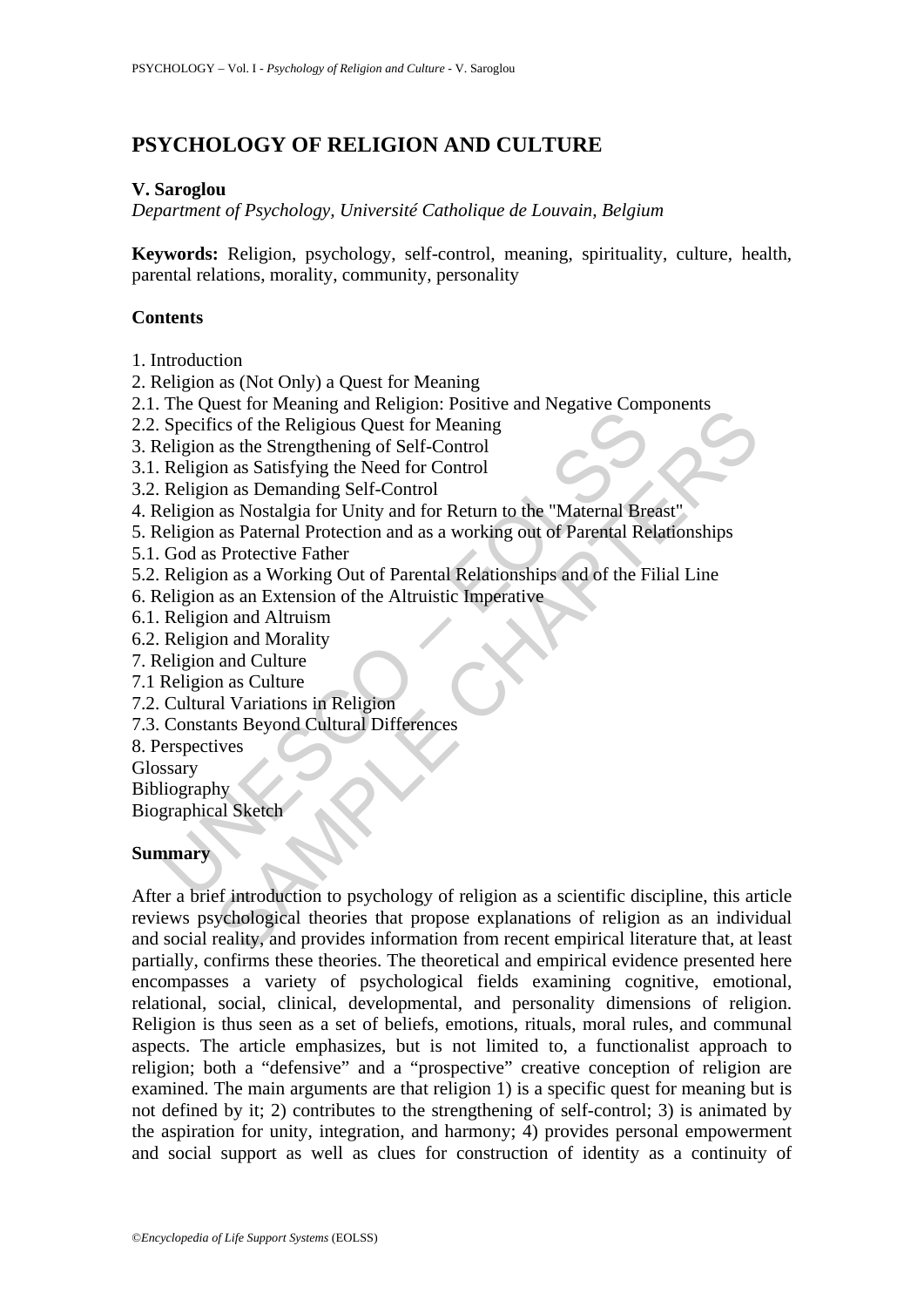belonging; and 5) reinforces altruistic tendencies although it is not the source of morality. For every argument, positive (e.g. optimism, self-control, peace of mind, selfesteem, prosocial concerns) as well negative (e.g. fundamentalism, obsession, fixation on the maternal world, conservatism, out-group prejudice), consequences of religion for personal and social well-being are depicted. Special attention is paid to relations between religion and culture: consideration of religion as culture or sub-culture; regulation of the equilibrium between absorption by, and rejection of, culture; culturalreligious differences versus cross-cultural invariants in psychological aspects of religion. Finally, new challenges for the psychological understanding of religion (and modern spirituality), due to the combination of factors such as secularization, individualization, and globalization, are examined.

#### **1. Introduction**

Psychology of religion is the discipline that studies religion and religious phenomena using psychological theories, concepts, and methods. It is interested in how religion (of individuals and groups) interacts with personality, biology, and culture and with the multiple dimensions of human being and its development in society (i.e. cognitive, affective-emotional, relational, social, and moral dimensions). This discipline considers religion as influenced by psychological realities and as having an impact on these realities.

chology of religion is the discipline that studies religion and religions and propary interacts with personality, biology, and cuidals and groups) interacts with personality, biology, and cuidal entineled intensions of hum **SAMPLE THE CONDUCT CONDUCT CONDUCT** of **P** and **C** and **C** and **C** and **C** and **C** and **E** and groups) interacts with personality, biology, and culture and with imensions of human being and its development in society (i.e Its history represents a century of theoretical and empirical work. Two major traditions have contributed to the development of psychology of religion as a psychological discipline distinct from philosophy of, anthropology of, sociology of, and comparative study of religion. The first tradition is psychoanalysis **(see** *Psychoanalysis***)**, mainly the Freudian school but also the psychoanalysis and psychodynamic theories of Freud's successors. The interest of this tradition, as applied to religion and religious phenomena, has been to focus on 1) the relations between religion and a structural approach to the psychic world, seen as a continuum between normality and pathology; 2) the way religion interacts with psycho-sexual, affective, and relational development from childhood to adulthood; and 3) the links between religion, culture, and the progress of humans as cultural beings. The second tradition comes from "mainstream" psychology and dates from the beginning of the twentieth century. Within this tradition, psychology of religion has applied theories and methods from empirical psychology (interviews, case studies, questionnaires, experimental studies, content analyses of documents) **(see**  *Methods in Psychological Research***)** to religious realities (deconstructed as objects of psychological investigation such as behaviors, cognitions, emotions, motivations, attitudes, stereotypes). Consequently, psychology of religion interacts with questions emerging from many sub-fields of psychology: psychology of human development and education **(see** *Developmental Psychology***)**, personality psychology **(see** *Psychology of Individual Differences With Particular Reference to Temperament***)**, social psychology **(see** *Social Psychology: A Topical Review***)**, clinical psychology and psychotherapy **(see** *Clinical Psychology: A National Perspective on Origins, Contemporary Practice, and Future Prospects***)**, and "even" neurosciences and cognitive psychology **(see** *Cognitive Psychology***)**.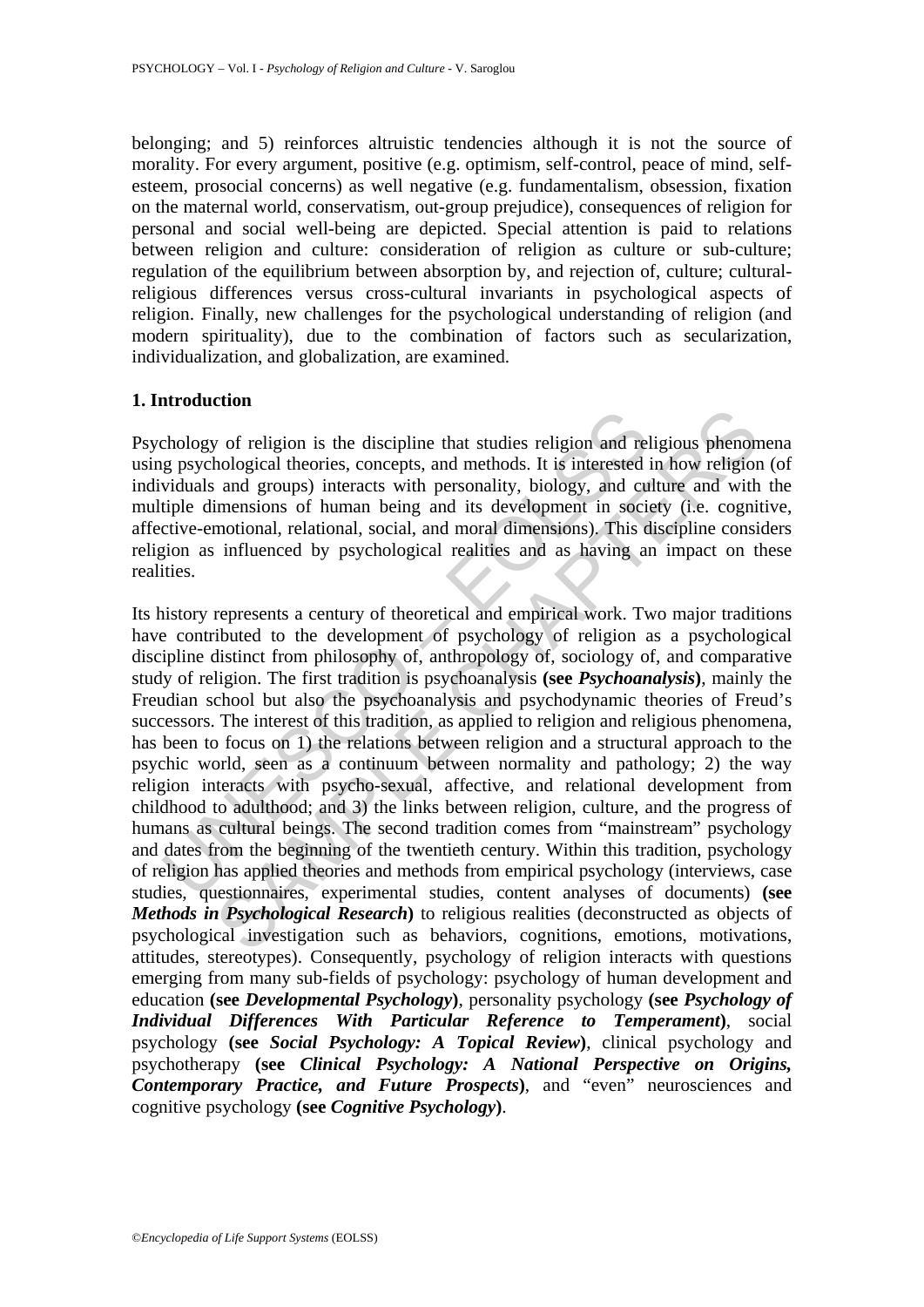Many definitions of religion are possible and they may always be criticized as somehow influenced by philosophical, theological, and, in general, ideological conceptions of religion, as well as cultural and historical "incarnations" of religion. It may also happen that definitions of religion emphasize one or another psychological theory. For the purpose of the present article an operational definition of religion is maintained enjoying a certain consensus within psychology of religion: religion is a set of beliefs, ritual, community, moral codes, and emotional aspects.

pective, are people (or why do they become or stay) religited<br>considerations presented here come from various psychol<br>ding psychoanalysis. Research evidence is provided, with an e<br>lies and with particular attention paid, w It is impossible to summarize here the questions and achievements of psychology of religion in their entirety. Rather than offering an historical overview or an exhaustive survey of the many issues of this discipline, the present article attempts to present a comprehensive overview of theories and related empirical evidence that may be considered as answering the following question: Why, from a psychological perspective, are people (or why do they become or stay) religious (today)? The theoretical considerations presented here come from various psychological frameworks including psychoanalysis. Research evidence is provided, with an emphasis on recent studies and with particular attention paid, where possible, to studies in other than Christian environments. (Unfortunately, for historical reasons, most of the research in psychology of religion has been conducted in Christian environments.) Nevertheless, through the examination of this specific, but broad question (i.e. the psychological explanation of religion), several other subjects are treated here such as religion and mental health, religious personality, religious cognition, religion and culture, contemporary spirituality, ideal visions of human development, religion and society, and religion and values-morality.

be, are people (or why do they become or stay) religious (today)?<br>
considerations presented here come from various psychological framew<br>
sysychonalysis. Research evidence is provided, with an emphasion or<br>
al with particul For convenience of presentation, in this article the terms "religious people," "religiosity," and "religiousness" are used as equivalent, and refer to general, personal religiousness (traditionally also labeled as intrinsic religion). Of course, there are many classifications of different religious types and/or religious dimensions, but no broad consensus exists about them among psychologists of religion, and their introduction here would be confusing rather than helpful with regard to clarity. In addition, when scales measuring different religious dimensions are administered to samples representative of the general population (especially in secularized societies), they overlap because they all also tap into a common (more or less intrinsic) pro-religious attitude. Nevertheless, where it seems necessary, this article will present distinctions between closed-minded religion (such as religious fundamentalism) and open religion (e.g. questing religiosity), and between (contemporary) spirituality and traditional religiosity.

## **2. Religion as (Not Only) a Quest for Meaning**

#### **2.1. The Quest for Meaning and Religion: Positive and Negative Components**

A first, common, way to explain religion psychologically is to consider its relation with the quest for meaning. People try to understand events that "happen" to them in their internal and external worlds. A complex process is to be expected behind this attempt at understanding. On the one hand—on a first level— human beings give a label to events (physiological reactions, for example, need labeling in order to be perceived as specific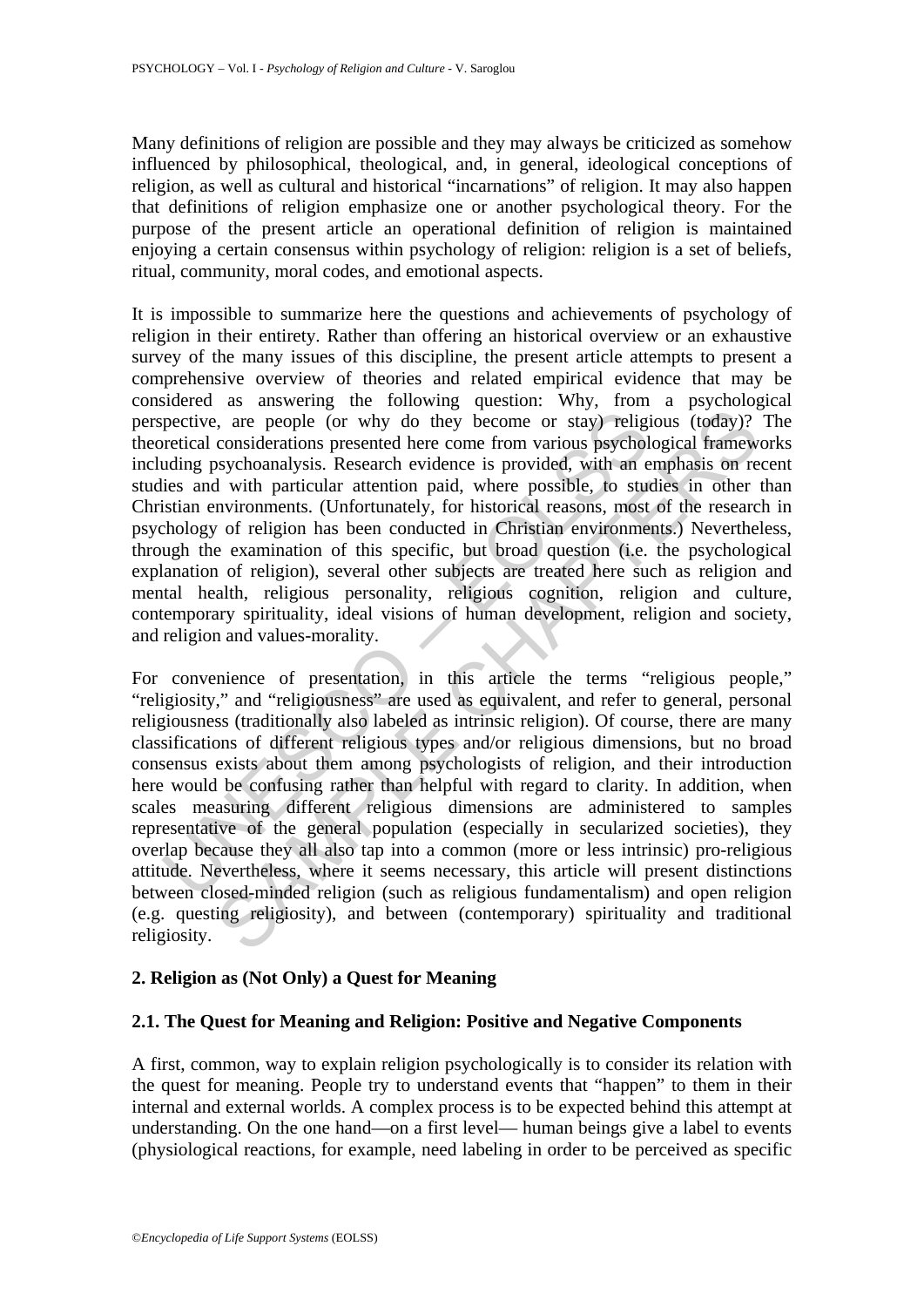emotions), attribute causal explanations to them, and consequently, establish links between otherwise seemingly disparate phenomena. On the other hand—on a second level—humans try to interpret these events by integrating them into broader sets of micro-theories that constitute a kind of "world view," theories that offer meaning (especially order and finality) to human destiny and to the world, both seen as wholes.

Religious people, then, attribute religious meaning to events from the internal and the external worlds. They do so according to the context, the character (e.g. positive or negative, health problems or financial issues) and the importance (e.g. very or not important, important to me or to others) of the event. These attributions are often not spontaneous: they belong to and come from a cultural environment that precedes individuals and that offers already elaborated "solutions." Religion then appears as a mechanism useful for meaning. As a cultural system, it proposes beliefs, an explanatory discourse on reality, theories on humankind and the world; reality then seems meaningful as inserted into a rationale, a logic of finality referring to an origin and an end. For example, an event that is at first view neutral, like the death of someone close, may be seen, in a magic rationality of causality, as a consequence of divine punishment or as an invitation of this person by God to his kingdom. This death may also be experienced as a "calling," a vocation for the surviving person, and in any case it will be interpreted in a way that makes it meaningful within the life and history of the individual taken as a whole.

ningful as inserted into a rationale, a logic of finality referring that is a first view neutral, like the death be seen, in a magic rationality of causality, as a consequence of is an invitation of this person by God to h In as inserted into a rationale, a logic of finality referring to an origin and<br>angule, an event that is at first view neutral, like the death of someone cl<br>n, in a magic rationality of causality, as a consequence of divin This process of construction-appropriation of meaning corresponds to two broad theoretical assumptions and related empirical evidence (not necessarily incompatible with each other). On the one hand, the quest for meaning within religion may reflect the desire of individuals for knowledge and may provoke a dynamic of creativity. History of art is an eloquent example of the impact of religious ideas and feelings on artistic creation: art and religion share not only the quest for the sublime, but also the will to look for an alternative meaning to the immediate perception of everyday reality. In addition, empirical research indicates that openness to, and interest in, spirituality as well as "mature" religiosity (but not intensity of religiosity per se) seem to be typical of people who are also open to experience, fantasy, imagination, and creativity (see the factor openness of the Five-Factor Model of personality). Finally, self psychology, humanistic personality theories, and contemporary "positive" psychology emphasize the idea that self-actualization, enhancement of one's own capacities and widening of the self, as well as satisfaction of higher level needs (as distinguished from lower level needs such as survival, nutrition, and protection) are inherent dimensions of human beings and their development. Within this framework of thought, religion has its place as contributing to this positive, prospective dynamic.

On the other hand, the quest for meaning may be regarded as a defense against negative situations: the more uncertainty, ambiguity, and doubt are inherent in events and reality, the more humans need to cope with these situations by looking for meaning; religion may then be compensatory and, at least, functional. Empirical evidence is strong enough in this direction. Situational factors such as personal crises (death of a loved person, serious diseases, failures, suffering, and frustration) favor the intensification of the quest for meaning and lead (in relation to personality and educational factors) to concrete decisions on religious issues such as having recourse to prayer or entering into a religious group. Religious representations about death and the afterlife may certainly be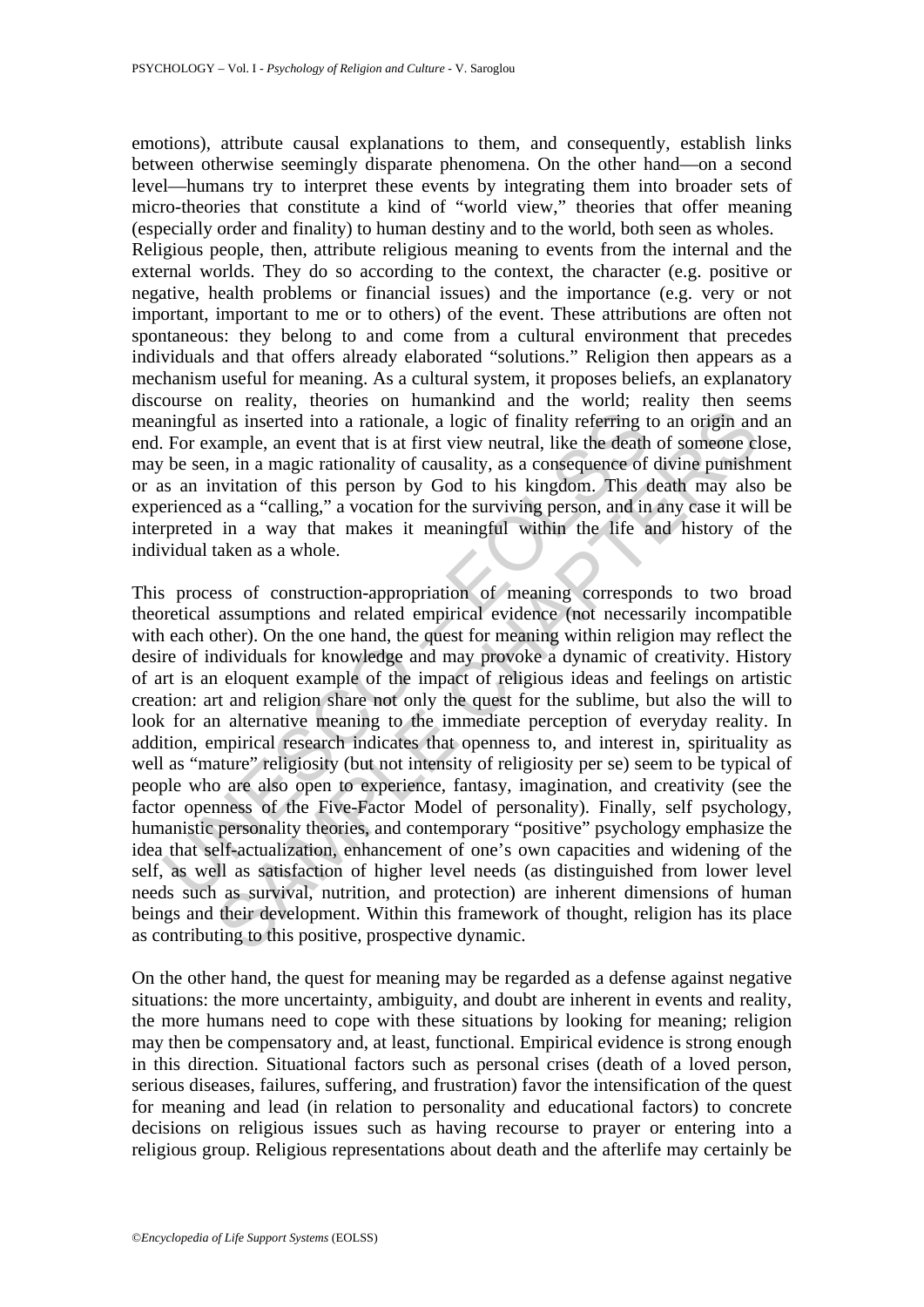considered as coping mechanisms to face death anxiety, as confirmed by several studies. Finally, recent empirical literature indicates than not only children but also adults are prone to magical (and religious) thinking when they lack information, in conditions of uncertainty, and in the face of inexplicable phenomena.

#### **2.2. Specifics of the Religious Quest for Meaning**

Affirming that religion can be understood as an attempt to look for meaning in life cannot be taken as a psychological *definition* of religion. Not everything in religion can be explained as resulting from a motivational need for meaning; the following sections will try to demonstrate this. Neither is religion the only psychosocial system of meaning: philosophical systems, political ideologies, and popular wisdom assume similar functions.

However, what appears as challenging for psychology of religion is that the quest for meaning within religion presents a series of particular characteristics. First, it is typically within religion that the quest for meaning focuses on the question of the origin and the end of the person and the world. In addition, religion offers concrete discourses and narratives that pretend to "explain" these enigmas, or, in other words, that attempt to fill in what objectively speaking may only seem like an absence.

Second, contrary to scientific rationality and philosophical thought, the construction of religious meaning is realized within a specific tradition. Independently of its likelihood for transformation and adaptation to historical changes (for instance, modernization), religious meaning has to stay, at least to a minimum extent, in continuity with a tradition, in conformity with an authority that is based (partially) on the past (revelation, religious institutions), or at least in conformity with what is extricated as a consensus from a group (religious orthodoxy).

wever, what appears as challenging for psychology of religion is<br>ning within religion presents a series of particular character<br>cally within religion that the quest for meaning focuses on the que<br>the end of the person and what appears as challenging for psychology of religion is that the quest<br>what appears as challenging for psychology of religion is that the quest<br>orithin religion that the quest for meaning focuses on the question of the o Third, the religious quest for meaning is of a particular kind: it refers to the need for an interpretative system that is also an integrative one, a system that introduces order and coherence, a system that tends to integrate in a whole and harmonious way beliefs, world views, moral precepts, habits, traditions, behaviors, and experiences-expressions of emotions. As recent studies have found, religion is associated to the (motivational) need for (cognitive) closure, and especially the need for order and predictability. These two characteristics of religious meaning—conformity with something that precedes and preference for order and integration—may explain why not only closed-minded religiosity (e.g. religious fundamentalism) but also intensity of religiosity per se are to a certain extent related to dogmatism, conservatism, and authoritarianism (whose main components are authoritarian submission and conventionalism).

Four, when questioned, via interviews and questionnaires, religious people seem to be highly and actively interested in the quest for meaning and they report having found a purpose to their lives; they also believe in the existence of a just world. These studies indicate something specific to religious meaning: the affirmation that the world is meaningful and that life has a meaning and is worthy of being lived; the possibility of meaninglessness in life is excluded. This tendency may explain another strong empirical finding that religion is associated with optimism as a personality trait.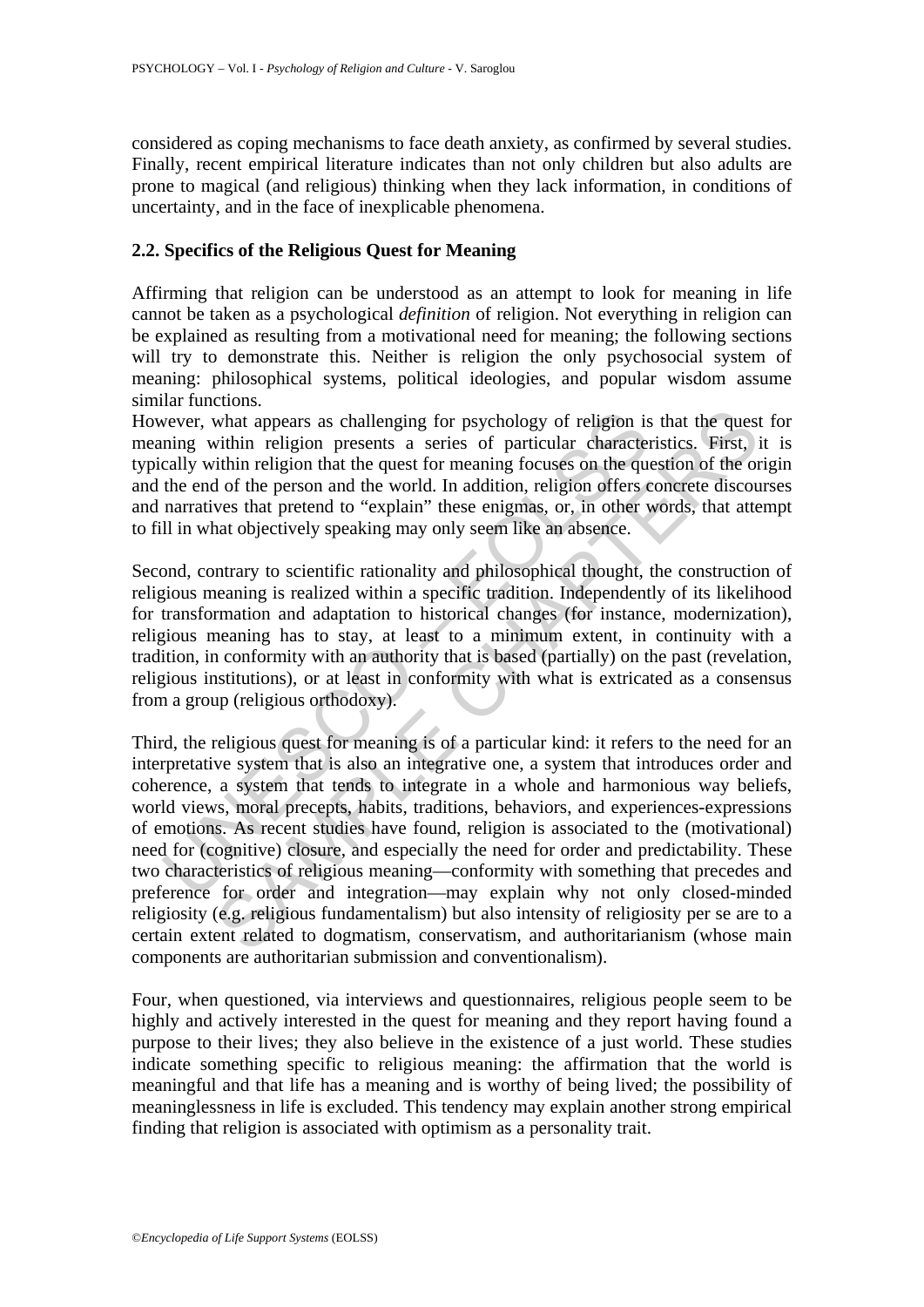Finally, from a human development and socio-historical evolutionary perspective, religion (including contemporary not strictly religious spirituality) intervenes progressively more on what was above called the "second level" of meaning (i.e. looking for the final cause, the ultimate reason of things, meaning as orientation in life), and less on the "first level" of meaning, that is, causal attributions of a first kind in order to understand concrete events in life. In a childhood-like dimension and in ancient world-like societies, typically (but not exclusively) religion shares with magical thinking the tendency to attribute intentions to (divine) entities that combine properties typical of everyday experience (these entities are then familiar to people) with counterintuitive characteristics (i.e. characteristics that violate intuitive expectations); these entities are then attractive.

## **3. Religion as the Strengthening of Self-Control**

#### **3.1. Religion as Satisfying the Need for Control**

Psychologically, religion may also be considered as a way to reinforce self-control. Individuals, in addition to the need for meaning, are characterized by the need for mastery of things and for self-control. Already, behind the need for meaning one can suspect a component that is related to the need for control of what in a given situation is a source of novelty, surprise, frustration, defeat, and, in general, a feeling of loss of control. Being informed of, understanding, and interpreting situations and events are mechanisms that contribute to the feeling of control. People desire to have things under control, to believe in their capacity to change a situation (primary control) as well as in their capacity to change themselves in order to change reality (secondary control).

**Religion as Satisfying the Need for Control**<br>chologically, religion may also be considered as a way to reividuals, in addition to the need for meaning, are characterize<br>tery of things and for self-control. Already, behind In an statisfying the Need for Control<br>cally, religion may also be considered as a way to reinforce self-con-<br>i, in addition to the need for meaning, are characterized by the need<br>things and for self-control. Already, behi It is as if religion both satisfies and animates this need. Faith, as an act of belief and confidence in things or beings that, among others, stand out because of their omnipotence and their providential care, implies the possibility and even the necessity of changing oneself and the world. Believing that "faith can move mountains" not only constitutes an attachment to a metaphor: the impact that faith and confidence in the capacity of changing oneself have on recovery from numerous physical and mental problems is an evocative illustration of this. Finally, every religious group and religious movement is concerned with this transformative dimension and can be classified according to its preferential tendencies: transforming the world versus first transforming oneself.

Of course, the type of religiosity and the type of relation with God (collaborative, selfdirective, or deferring) may be a moderator of the relation between religion and the feeling of control (accentuating an internal or external locus of control). Nevertheless, in general, religion seems to satisfy the need for control. A first sign in this direction is that in adults, unlike in children, the link between conditions of uncertainty, absence of information, and the inexplicability of things, on the one hand, and recourse to magical thinking, on the other hand, is mediated by the feeling of lack of control. A second argument comes from a vast empirical literature providing evidence that religiosity is followed by many indicators of mental health, mainly highly subjective well-being and happiness, but also objective indicators of health such as absence of unhealthydestructive behaviors (alcohol, drug, and tobacco use, suicide), and longevity. It seems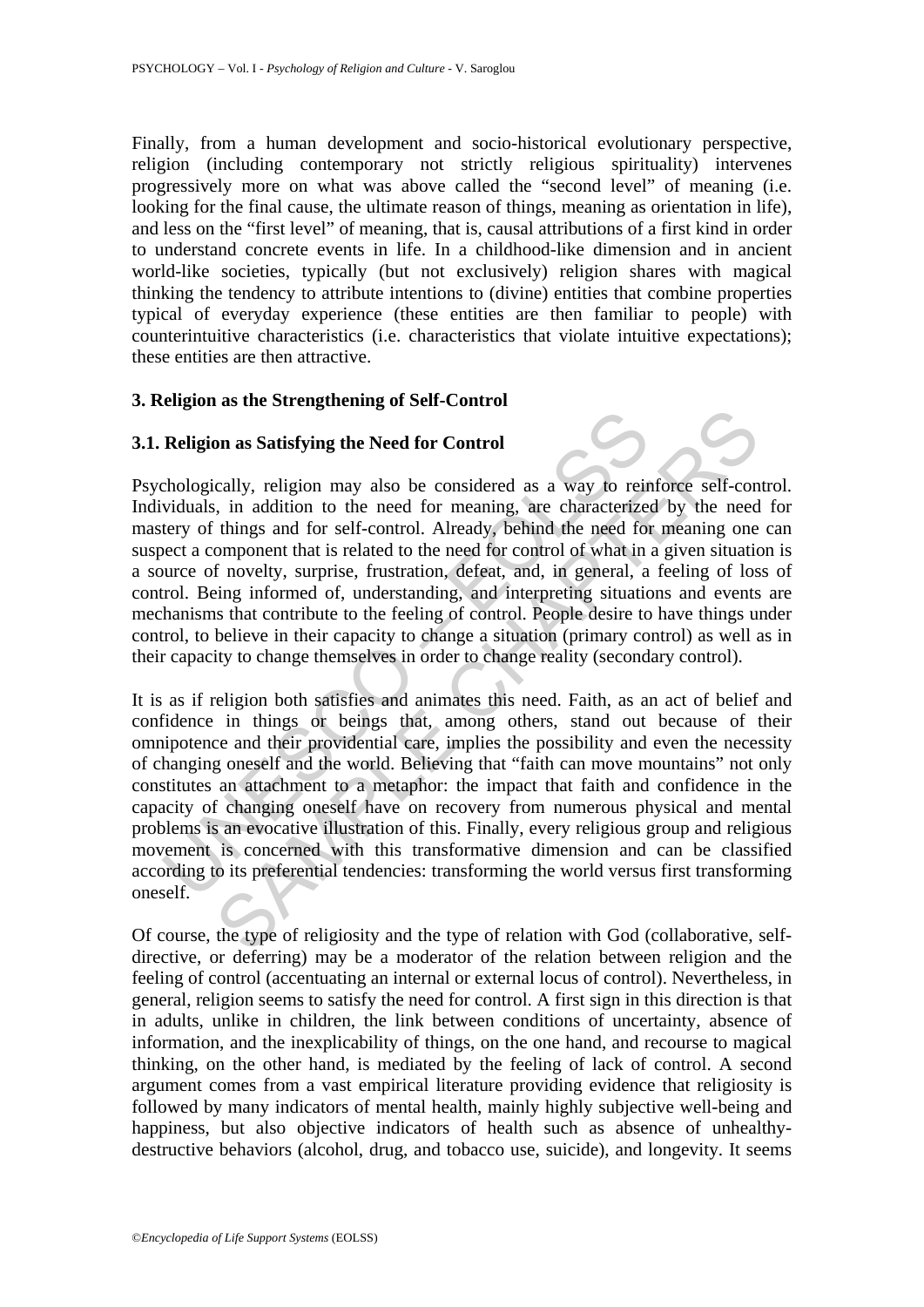as if the benefits of religion for mental health are, to some extent, a consequence of selfcontrol (i.e. healthy behavior): in the USA, among church members, the strictest religious groups, which have strong demands on behavior (Mormons, Seventh Day Adventists, Orthodox Jews, and Amish), have the greatest longevity. The review of the literature on the religion-mental health relation sheds light on the fact that religion has positive consequences on self-control in individuals in which control is lacking (undercontrol). However, the price to be paid for this seems to be a certain risk of overcontrol: religion also predicts rigidity of thought, if one refers to constructs such as dogmatism, authoritarianism, and need for closure.

#### **3.2. Religion as Demanding Self-Control**

need. An overview of the ideals that are dominant among many<br>itions points out the importance of the ideal of self-control. In<br>gious persons are supposed to master not only their actions, but al<br>ghts. The Christian spiritu An overview of the ideals that are dominant among many different religions out the importance of the ideal of self-control. In many traditions are supposed to master not only their actions, but also their words are non-con Not only does religion seem to satisfy the need for control, but it is also as if it animates this need. An overview of the ideals that are dominant among many different religious traditions points out the importance of the ideal of self-control. In many traditions, religious persons are supposed to master not only their actions, but also their words and thoughts. The Christian spiritual ideal of self-mastery has been so extended that it has embraced even spontaneous, natural phenomena such as dreams and laughter. Both of the latter are seen with suspicion, certainly in medieval, but sometimes also in contemporary, Christianity, because they constitute phenomena that escape control: during the dream the "intellect" travels without the individual's control (for example, John Climacus, seventh century) and excessive laughter is not indicative of a "wellregulated soul" and of self-mastery (for instance, Basil the Great). In fact, all the realities characterized by Christian spirituality as vices may be understood as failures of self-control and the corresponding virtues can thus be seen as the proof of establishment of self-mastery.

It is in the religious ritual that this tendency towards over-control may be observed in a clear way. This was the subject of the first psychoanalytic description of religious phenomena by Freud. According to Freud, religious ritual presents many similarities with the ceremonial character of the obsessive individual: stereotypical repetition, meticulous character of the observance, unconscious motives, defense against guilty feelings, repression of sexual drives, return of what is repressed. Freud concludes that religion in general should be considered as a universal obsessional neurosis (just as neurosis may be seen as an individualized "religion").

It is necessary, of course, to place these conceptions into their historical context, that of a religion with a strong emphasis on the repression of sexuality, on feelings of guilt, and on divine punishment from a God represented as a severe judge. Contemporary research indicates that such a representation of God has heavily declined. Moreover, although Freud's description of religious ritual can be applied to a very specific type of religiousness (i.e. an obsessive neurosis of religious culpability), a simple extension of his approach to religion in general is problematic. In a recent review of empirical literature, it was found that religiosity does not express obsessive *symptoms* (in terms of psychopathology). However, and this makes Freud's considerations original and still interesting, the studies reviewed indicate clearly that religious people present obsessive personality *traits*: a general spirit of orderliness.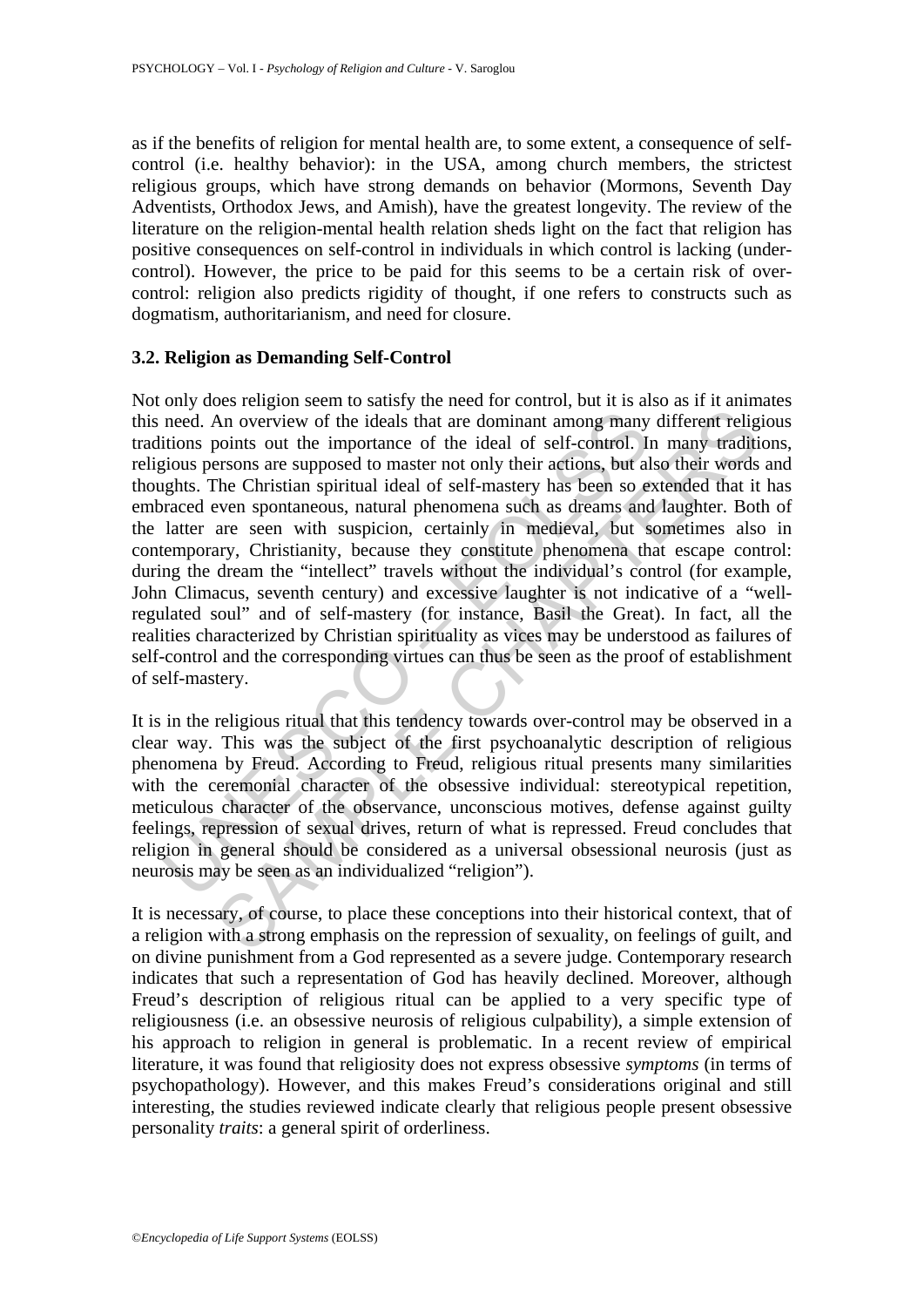Indeed, various studies using other theoretical frameworks converge on the conclusion that self-control is important in the religious personality (without leading necessarily to psychopathology). Religious individuals tend to be high in conscientiousness (a broad factor in the Five Factor Model of personality) and low in impulsiveness. The dominant place of the need for control in the religious life can also be approached, at least partially, through another reality constant in various religions: the embarrassing status of sexuality, a dimension of life where enjoyment necessarily implies loss of control. Despite the sexual liberation of the 1960s, and regardless of the contemporary discourse giving value to sexuality and body in many religions, empirical research constantly, even in the 1990s and among young people, confirms that religiosity is followed by conservative practices in sexuality, discomfort with nudity, and, in general, low importance attributed to hedonistic values (for instance, hedonism and stimulation in studies using Schwartz' values model).



# TO ACCESS ALL THE **21 PAGES** OF THIS CHAPTER, Visit: http://www.eolss.net/Eolss-sampleAllChapter.aspx

#### **Bibliography**

- - -

Argyle M. (2000). *Psychology and Religion: An Introduction,* 285 pp. London: Routledge. [This represents a comprehensive introduction to the psychology of religion]

TO ACCESS ALL THE 21 PAGES OF THIS CHANNEL Visit: http://www.eolss.net/Eolss-sample All Chapter Visit: http://www.eolss.net/Eolss-sample All Chapter injections are the M. (2000). *Psychology and Religion: An Introduction*, CO ACCESS ALL THE 21 PAGES OF THIS CH[APT](https://www.eolss.net/ebooklib/sc_cart.aspx?File=E6-27-02-05)ER,<br>
Visit: http://www.eolss.net/Eolss-sampleAllChapter.aspx<br>
y<br>
y<br>
y<br>
(2000). *Psychology and Religion: An Introduction*, 285 pp. London: Routledge.<br>
comprehensive introduction to Batson C.D., Schoenrade P., and Ventis W.L. (1993). *Religion and the Individual: A Social-Psychological Perspective,* 427 pp. New York: Oxford University Press. [This is an authoritative book on the empirical psychology of religion, with an emphasis on links between different religious dimensions and prejudice, prosocial behavior, and mental health]

Baumeister R.F and Exline J.J. (1999). Virtue, personality, and social relations: self-control as the moral muscle. *Journal of Personality* **67**(6), 1165–1194. [This article analyzes vice, sin, and virtue from the perspective of self-control theory]

Hinde R.A. (1999). *Why Gods Persist? A Scientific Approach to Religion,* 288 pp. London: Routledge. [This presents a personal but systematic approach to religion as a set of rituals, beliefs, narratives, emotions, and community]

Hood R.W., Jr., Spilka B., Hunsberger B., and Gorsuch R. (1996). *The Psychology of Religion: An Empirical Approach,* 546 pp. New York: Guilford Press. [This is the standard textbook of the empirical psychology of religion]

Koenig H.G., McCullough M.E., and Larson D.B. (2000). *Handbook of Religion and Health,* 712 pp. New York: Oxford University Press. [This is the most recent overview of the complex links, positive and negative, between religion and mental and physical health]

Rosengren K.S., Johnson C.N., and Harris P.L., eds. (2000). *Imagining the Impossible: Magical, Scientific, and Religious Thinking in Children,* 418 pp. Cambridge: Cambridge University Press. [This represents an interesting and stimulating book focused on cognitive aspects of children's thinking about fantasy, religion, and the magic world]

Saroglou V. (2001). *Paternity as Function: Structuring the Religious Experience* (International Series for the Psychology of Religion, vol. 10), 203 pp. Amsterdam-Atlanta: Rodopi. [This study applies the